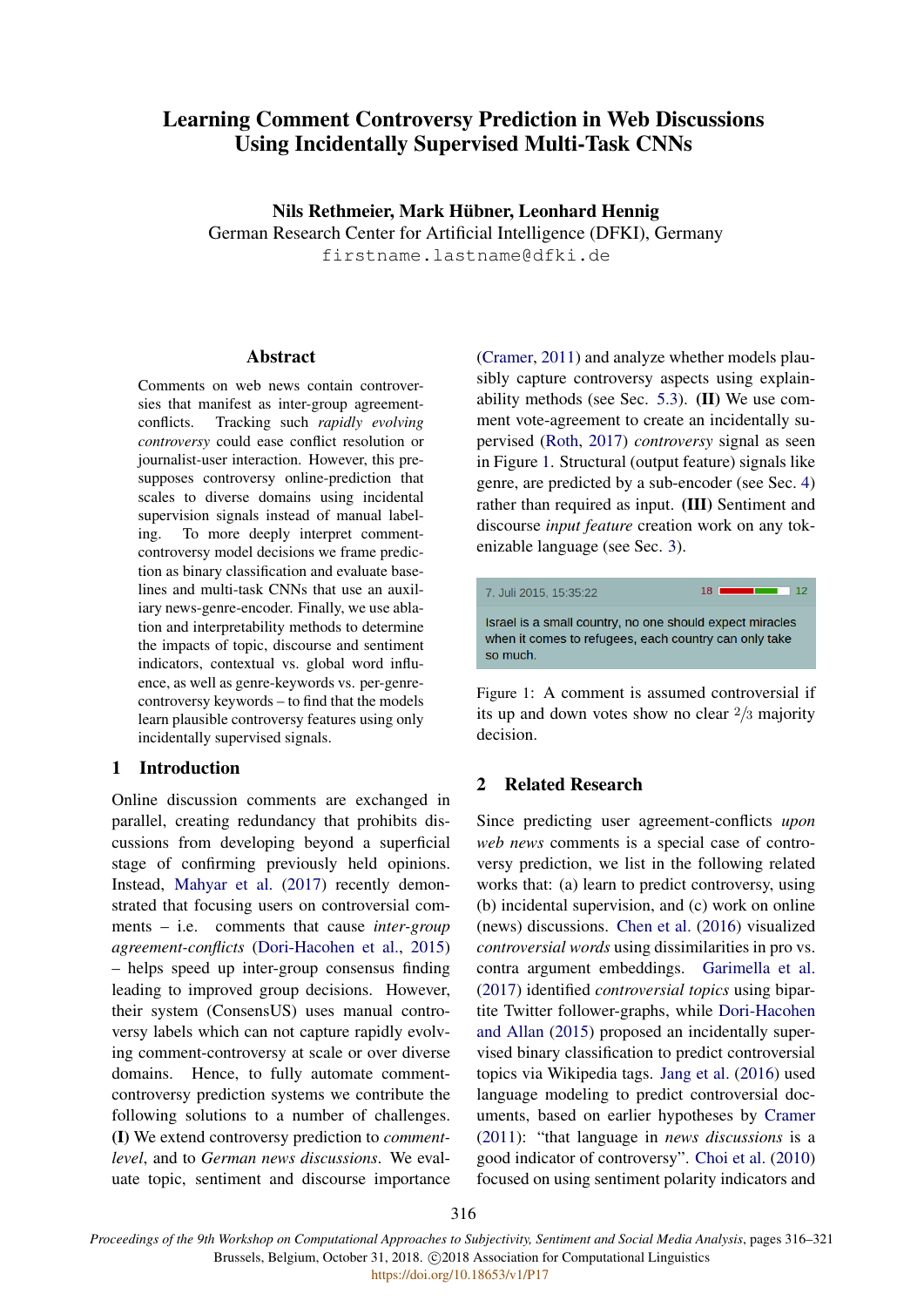subtopics, i.e. topically related phrases of nouns. *Vote-based learning signals* have been exploited by both [Pool and Nissim](#page-5-9) [\(2016\)](#page-5-9); [Basile et al.](#page-5-10) [\(2017\)](#page-5-10) who predict the sentiment distributions of news outlets or find controversial news pieces using Facebook-article emoticon-votes. Instead of predicting controversial topics (articles), we predict *controversial comments*, hence putting the focus on users (commentators) as curators of controversial content.

# <span id="page-1-1"></span>3 Incidental Supervision Signals

Controversy signal: We use comment voteagreement ratios and news tags as incidental supervision signals [\(Roth,](#page-5-3) [2017\)](#page-5-3) to label comments as controversial and by genre. Comments without a clear 2/3 majority of either agreeing (up) or disagreeing (down) votes are considered controversial – i.e. of conflicted agreement. The ratio is calculated as  $r = \min(up, down)/\max(up, down)$ . Ratios below 0.5 mark a 2/3 majority. Ratios above 0.5 mark conflicted agreement. We reduce *labeling noise* via two noise margins: (a) controversial comments must have a vote-ratio  $r > 0.6$  and (b) that both the up-votes (group) and down-votes (group) should each have more than 2 votes. Article Genre signal: Predicting controversy without context structure is difficult, hence we use article-genre (topic) prediction as an incidental structure signal. The data contains 15 genres – some of which are noisy mixes of others. However, to keep preprocessing general, we use genres "as-is". Corpus: We collected comments and the above training signals for every article published by the Austrian newspaper <DerStandard.at> in 2015. Each article has a news genre tag and user comments, that in turn receive up and down votes. The corpus contains 813k comments, from which we extracted 8.9k controversial and 12.6k non-controversial comments after removing duplicates and short comments with less than five words. Text preprocessing: is source agnostic without languagespecific NLP. We remove noise like low-frequency words. We create special tokens for discourse (repeated punctuation) and reactionary sentiment (emoticons) by categorizing emoticons into four (non-overlapping) types using a Wikipedia emoti-con list<sup>[1](#page-1-2)</sup>, see Table [1.](#page-1-3) We keep stop words, as they

often overlap with discourse markers (see Sec. [5\)](#page-2-0). Compounds are separated with a \$comp\$ token. Finally, we pre-trained word2vec [\(Mikolov et al.,](#page-5-11) [2013\)](#page-5-11) embeddings on 3.35M preprocessed article and comment sentences to cover standard German and mixed (non)dialect.

<span id="page-1-3"></span>

| <b>Pattern</b> | <b>Replacement</b>        | <b>Example</b> |
|----------------|---------------------------|----------------|
| <b>URL</b>     | \$url\$                   | web.de         |
| happy          | \$happy\$                 | $:):$ $D$      |
| sad            | \$sad\$                   | :(             |
| skeptical      | \$skeptical\$             | :S, :/         |
| unserious      | \$unserious\$             | :P ; p         |
| rep. punct.    | \$.5, \$.5, \$.325, \$.15 | !!!            |
| compounds      | word \$comp\$ word        | Go-Fan         |

Table 1: Text normalization reduces vocabulary noise and creates *input features*.

# <span id="page-1-0"></span>4 Models

Baselines: As baselines we use Multinomial Naive Bayes (MNB) and Regularized Logistic Regression (LR) trained on TF or TFIDF Bag-of-Ngrams. FastText (FT) [\(Joulin et al.,](#page-5-12) [2016\)](#page-5-12) is trained on embedding 1-3grams.

Single / Multi-task CNNs : We also use convolutional neural nets (CNN) as they are widely used in text classification. Below, we describe how we modified the single-task model (ST) by [Kim](#page-5-13) [\(2014\)](#page-5-13) to create a multi-task architecture (MT) as follows. ST: A CNN that predicts commentcontroversy only. It uses a deeper classifier, inputtoken dropout, custom word2vec embeddings and trains on comment, controversy label pairs via a binary cross-entropy – see *Controversy CNN* in Figure [2.](#page-2-1) MT: This model adds a genre-encoder to the ST. The encoder predicts multi-class genre via categorical cross-entropy and softmax on genre labels. Its penultimate activation map is fed to the ST's controversy classifier, to provide genre plus controversy features – see red downward arrow entitled *genre encoding* in Figure [2.](#page-2-1) The two losses are trained as a weighted sum. Thus, genre features are not required when predicting on new data.

MT modifications: Since feature extraction module design is central to CNNs, we evaluate a range of different design choices. We separate extraction modules into three categories from left to right: *convolution methods*, *activation schemes*,

<span id="page-1-2"></span><sup>&</sup>lt;sup>1</sup>[https://en.wikipedia.org/wiki/List\\_](https://en.wikipedia.org/wiki/List_of_emoticons) [of\\_emoticons](https://en.wikipedia.org/wiki/List_of_emoticons)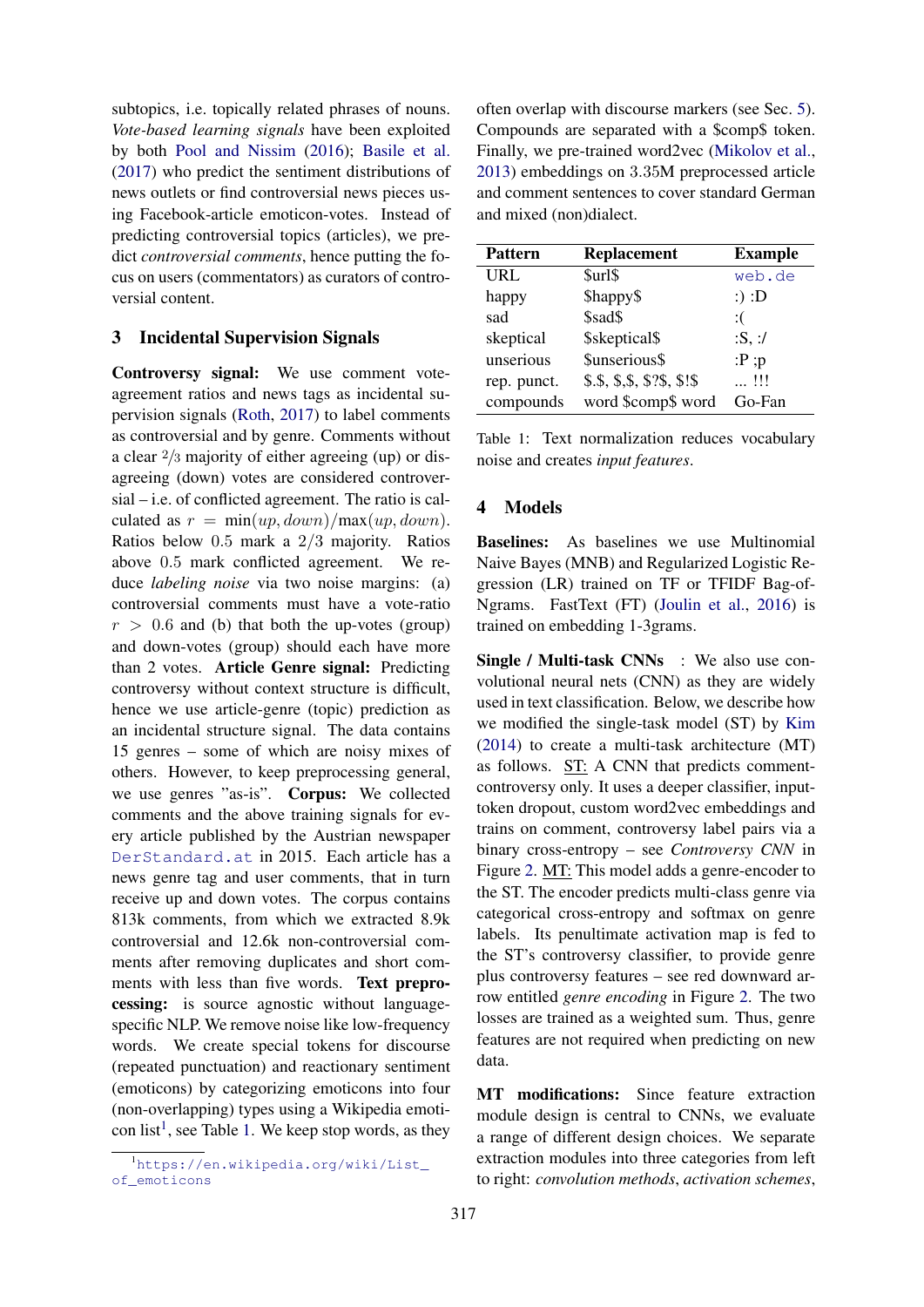and *pooling mechanisms* as seen in the upper and middle parts of Figure [2.](#page-2-1) White boxes are modules, dashed/dotted lines are module-combination options. Modules are marked by author, or with \* for our own modifications. Module details are as follows:

<span id="page-2-1"></span>

Figure 2: CNN modifications. Upper white box classifies genre to encode it, lower one classifies controversy. Colored rectangles are layers and operations as per the legend.

Conv: [Kim](#page-5-13) [\(2014\)](#page-5-13). CReLU Appends negated activations before applying ReLU [\(Shang et al.,](#page-5-14) [2016\)](#page-5-14). PosNeg Conv\* (PNC): Learns separate convolutions for negated and positive embeddingactivations, to extend CReLU. ReLU: [\(Hahnloser](#page-5-15) [et al.,](#page-5-15) [2000\)](#page-5-15). Swish: Self-attention multiplying inputs x by their sigmoid  $\sigma(x)$  [\(Ramachandran](#page-5-16) [et al.,](#page-5-16) [2018\)](#page-5-16). Squeeze and Excite (SE): Bottlenecked multi-layer attention that learns convolution filter importances [\(Hu et al.,](#page-5-17) [2018\)](#page-5-17). MaxPool: [\(LeCun et al.,](#page-5-18) [1998\)](#page-5-18). Max(SPool)\*: Appends perfilter Standard Deviation Pooling (SPool) to Max-Pool, to preserve variance info. In the next section we evaluate the most successful combinations.

## <span id="page-2-0"></span>5 Results and Discussion

We evaluate on 8.9k controversial and 12.6k noncontroversial comments that each belong to exactly one genre. We created 5 randomly sampled (stratified) folds – 4 folds for cross validation (CV) and 1 as holdout set. MNB, LR, FT, Conv+ReLU (ST) only predict controversy. The MT models jointly predict controversy + genre and are tested for various modification combos. Finally, we investigate models decision semantics and feature type importances via ablation studies.

#### 5.1 Baselines: MNB, LR, FT

In Table [2](#page-3-1) we list  $F_1$ , area under the ROC curve  $(AUC)$  and accuracy  $(Acc)$  controversy prediction results on the holdout test set. We see that FastText is the best baseline<sup>[2](#page-2-2)</sup>. Optimal hyperparameters from 4-fold CV were: word-embedding 1-3gram with 128 dimensional w2v embeddings for FT, and TFIDF 1+2grams with a maximum documentfrequency of 100% and a minimum term frequency of 2 for MNB and LR.

## 5.2 ST, MT CNNs

Stopwords and punctuation are kept as they contain discourse and sentiment features – see sec. [5.3](#page-3-0) for details. Low-frequency words are replaced with a pre-trained unknown word token (UNK). Conv+ReLU (ST): The controversy-only CNN outperformed FT at optimal CV parameters of: 1-5gram, global max pooling, 128 filters and 1k classifier widths. More filters or a 4k width decreased CV and test performance. Standard dropout [\(Hinton et al.,](#page-5-19) [2012\)](#page-5-19) and Batch Normalization [\(Ioffe and Szegedy,](#page-5-20) [2015\)](#page-5-20) decreased performance, while 20% token-dropout [\(Gal and](#page-5-21) [Ghahramani,](#page-5-21) [2016\)](#page-5-21) led to consistent improvement. Conv+ReLU (MT): Adding a genre-task network to ST improved performances by 2 – 4 points each, despite working on halved hyper parameters – i.e. MTs performed best using only 64 filters and 512 classifier units, giving less model parameters than the ST, especially since increasing ST's parameters hurt its performance. MT modifications: Since some modifications underperformed we only list combinations that are top-3 in one of the measures. Notice-

<span id="page-2-2"></span><sup>&</sup>lt;sup>2</sup>An always-controversial predictor gives  $F_1 = 58\%,$  $Acc = 42\%$  and sample weighted class average  $\overline{F_1}$  = 24%. A always-non-controversial predictor gives  $F_1 = 42\%$ ,  $Acc = 58\%$  and  $\overline{F_1} = 43\%$ ). Neither is useful in practice.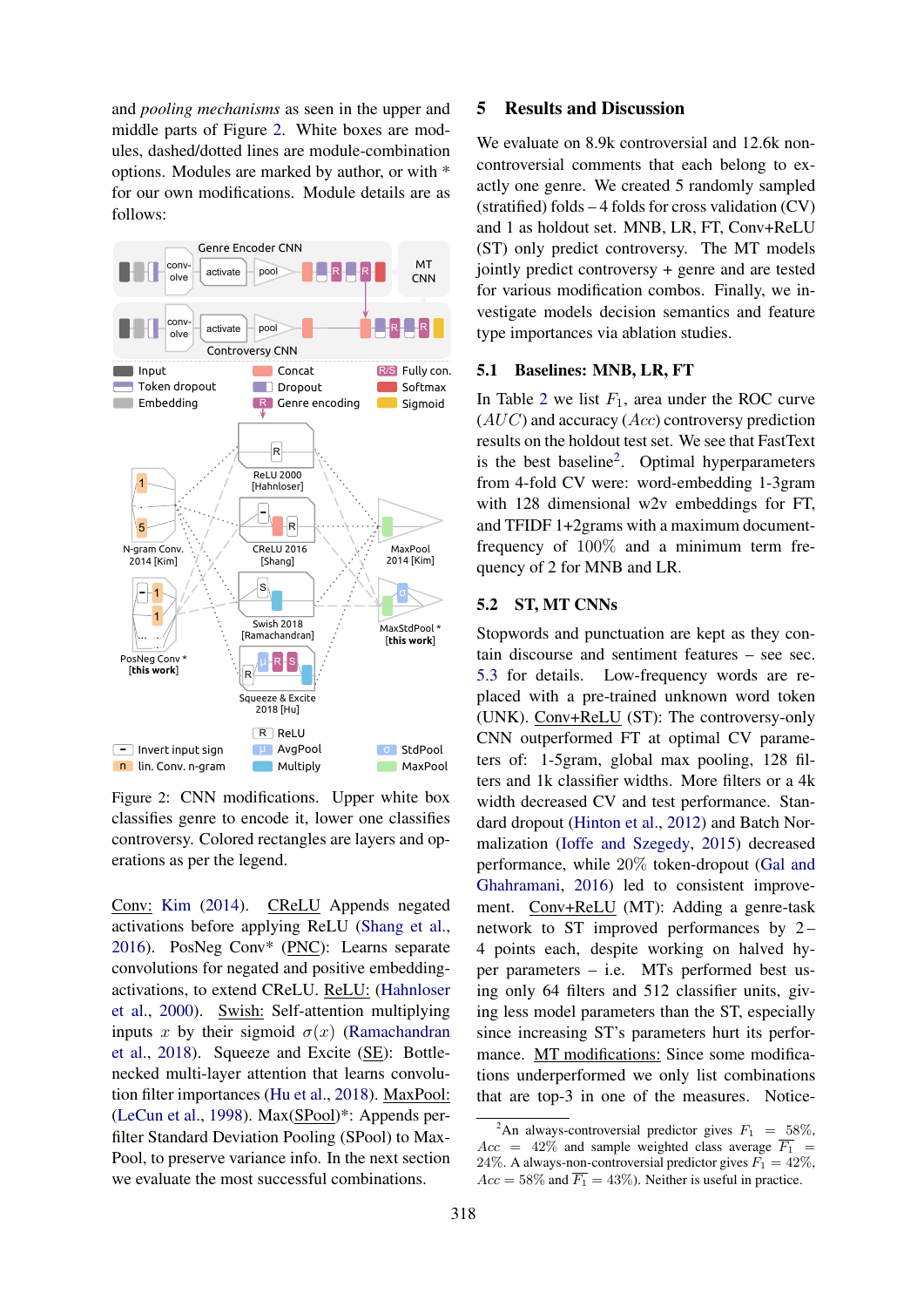ably, the MT+PNC+SPool+Swish variant significantly improved  $AUC_{ROC}$  and  $Acc$  over the simpler Conv+ReLU (MT) model, which produced the best  $F_1$ . Overall, we see that adding more incidental supervision signals beats adding advanced network modules.

<span id="page-3-1"></span>

| Model                      | AUC   | $F_1$ | Acc   |
|----------------------------|-------|-------|-------|
| <b>MNB</b>                 | 59.84 | 55.72 | 57.44 |
| LR                         | 62.92 | 58.14 | 60.12 |
| FT                         | 65.06 | 60.57 | 63.82 |
| Conv+ReLU (ST)             | 68.25 | 62.03 | 66.42 |
| Conv+ReLU $(MT\downarrow)$ | 72.12 | 64.48 | 68.37 |
| PNC+CReLU                  | 72.06 | 63.40 | 68.72 |
| PNC+SPool+Swish            | 72.28 | 64.21 | 68.82 |
| $Conv+SE+RelJ$             | 71.91 | 63.93 | 68.76 |

Table 2: Holdout performances for the *controversial class* (y=1). Baselines: top 3. ST: middle, MT: last 4 – only module combinations with top-3 performance in one measure are listed as: best, 2 nd best, *3* rd *best*.

#### <span id="page-3-0"></span>5.3 Feature-type ablation

We ablated sentiment, discourse and topical features [\(Choi et al.,](#page-5-8) [2010;](#page-5-8) [Cramer,](#page-5-2) [2011\)](#page-5-2). Then, we re-tuned the Conv+ReLU (MT) on the 4, now ablated, CV folds to measured test set performance changes as follows. *Three sentiment ablations*: (1) polarity words (sent ws by [Waltinger](#page-5-22) [\(2010\)](#page-5-22)), (2) repeated punctuation (punct.), and (3) emoticons (emotes) as mentioned in sec. [3.](#page-1-1) *Discourse:* Removal of German discourse markers (DiMLex) [\(Stede and Umbach,](#page-5-23) [1998\)](#page-5-23). *Topic:* Noun removal as in [Choi et al.](#page-5-8) [\(2010\)](#page-5-8) to represent topical indicators. Figure [3](#page-3-2) shows the relative percentual performance drop per ablation. Thus, for controversy prediction: *topic* was the most important, followed by *discourse* markers<sup>[3](#page-3-3)</sup> and *sentiment* with repeated punctuation and emoticons being impactful style/sentiment features. Polarity words affect prediction, but are not language independent.

<span id="page-3-2"></span>

Figure 3: *Relative controversy prediction performance drop in %* for removal of: sentiment (blues), discourse (orange) and topic/nouns (red).

#### 5.4 Per-word impacts

Inspired by explainability methods [\(Li et al.,](#page-5-24) [2016;](#page-5-24) [Arras et al.,](#page-5-25) [2017\)](#page-5-25) we also measured the controversy prediction-score change when replacing a token with a class neutral UNK token<sup>[4](#page-3-4)</sup>.

#### <span id="page-3-5"></span>**Discourse or punctuation** (\$)**:**

Because it not\_a UNK country but a dictatorship is What UNK Putin of human\_rights and peace \$.\$. Had you the UNK or are you vaccinated \$?\$ ?

#### **Emoticons:**

They employ the same word\_choice :(( Was easily UNK the tradition UNK ? ;)

#### **Context dependent word influence:**

Interestingly, if one something negative against  $\epsilon$ Windows posts will one instantly be with UNK  $\triangleleft$ bombarded .

But 2 years were we by **Microsoft** marketing  $\infty$ and by Microsoft fan boys UNK how cool yet not Windows 8 and 8.1 is.

Figure 4: DE → EN *Per-token controversy impacts:* Red is important for controversy. Blue lowers the controversy score. Last paragraph: *context dependent word influence* of the word Windows.

In Figure [4](#page-3-5) we colored per-token score drops (red) or increases (blue) for German-to-English word-by-word translations on test set comments. We show examples by ablation types as described in section [5.3.](#page-3-0) As before, nouns and discourse markers increase controversy, while, expectedly, an (#unserious) ;) emoticon is strongly counter-indicative of controversy. *Repeated punctuation*, like \$.\$ or \$?\$, also impacts prediction. Finally, the model learned *context dependent con-*

<span id="page-3-3"></span><sup>&</sup>lt;sup>3</sup>Markers overlap with a stop word list in approximately 49% of occurrences in our dataset. Stop words: [http://](http://www.ranks.nl/stopwords/german) [www.ranks.nl/stopwords/german](http://www.ranks.nl/stopwords/german).

<span id="page-3-4"></span><sup>4</sup>Removing tokens would create unusual n-grams, and hence wrong results.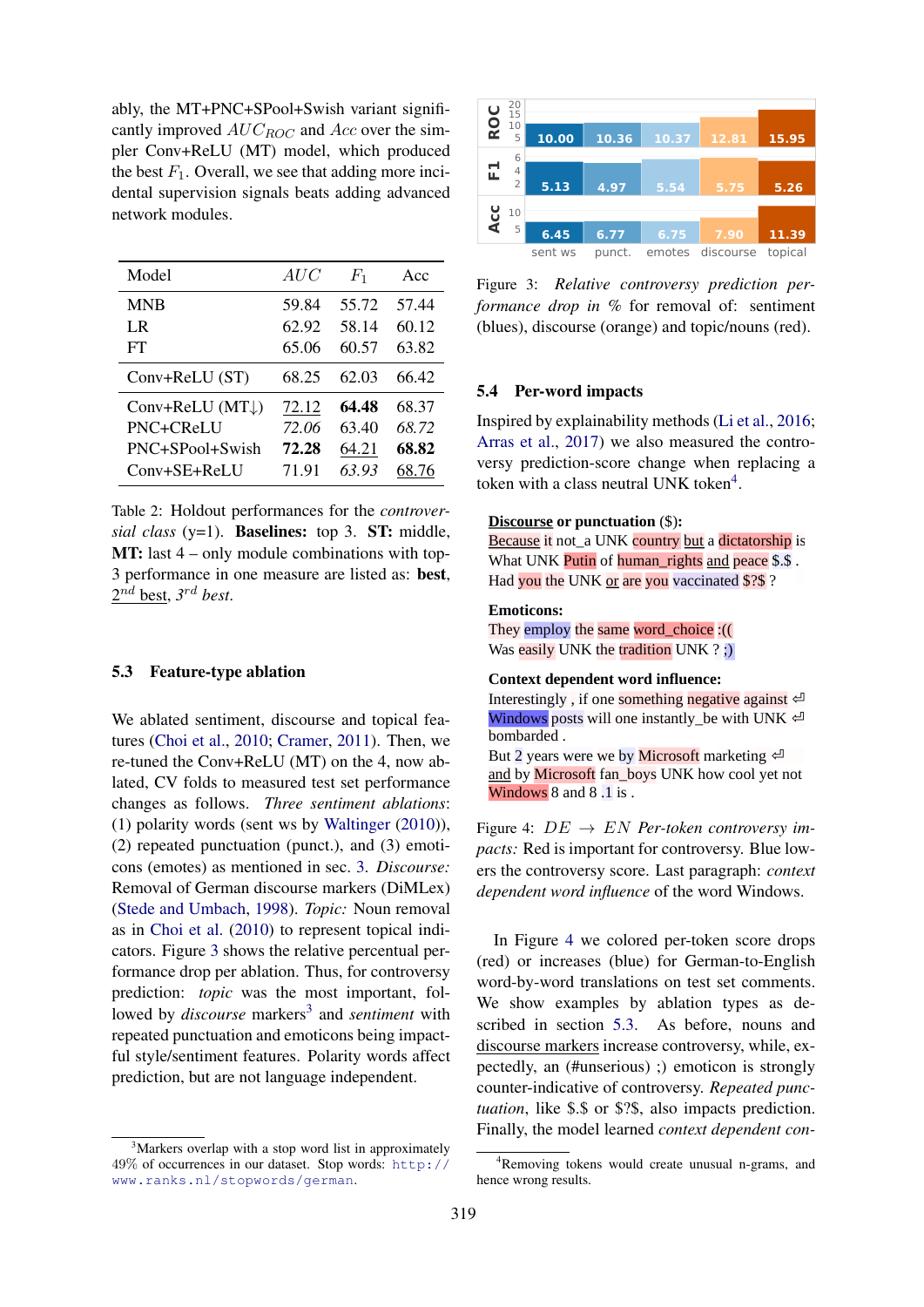<span id="page-4-1"></span>

|                                            | domestic politics               |                                          | international politics                       |                                              | economy                               | panorama                                     |                                                       |
|--------------------------------------------|---------------------------------|------------------------------------------|----------------------------------------------|----------------------------------------------|---------------------------------------|----------------------------------------------|-------------------------------------------------------|
| kpö<br>pühringer<br>spö<br>state elections | afd<br>fpö<br>grünen<br>parties | ceasefire<br>mariupol<br>rebels<br>hamas | poroschenko<br>separatists<br>putin<br>arabs | <b>bonds</b><br>rbi<br>hedge funds<br>budget | tsipras<br>troika<br>syriza<br>greece | entry<br>battery<br>property dmg.<br>passage | pegida<br>prejudices<br>refugee policy<br>hate-monger |
| federal level                              | faymann                         | air raid                                 | israelis                                     | credits                                      | varoufakis                            | tents                                        | antisemitism                                          |
| genre                                      | + controversy                   | genre                                    | + controversy                                | genre                                        | + controversy                         | genre                                        | + controversy                                         |

Table 3: Token importances in descending order. On the left genre: most important genre tokens. On the right (+ controversy): most controversial tokens per genre. Tokens are sorted by mean positive impact on genre and genre+controversy predictions.

*troversy polarity* for the word *Windows*, with has both strong positive and negative polarity.

## 5.5 Token impacts on genre and controversy

To generate keywords for controversy and genre vs. controversy-per-genre, we averaged UNK token-replacement prediction-impacts over all occurrences of a token  $t_i$  and calculated its impact mean  $\mu(impacts(t_i))$  and standard deviation  $\sigma(impacts(t_i))$ , similar to how [Horn et al.](#page-5-26) [\(2017\)](#page-5-26) extract topic keywords.

Controversy keywords: In Table [4](#page-4-0) we divided tokens into infrequent (top half) and common tokens (lower half). Infrequent tokens have over 10 occurrences, frequent ones at least 200.

<span id="page-4-0"></span>

| $(a)$ 0 con                | (b) $\uparrow\downarrow$ con | $(c)$ $\uparrow$ con  | $(d) \downarrow$ con |  |
|----------------------------|------------------------------|-----------------------|----------------------|--|
| ,,                         | pkk                          | separatists           | yet                  |  |
| ٠                          | kurds                        | putin                 | thx                  |  |
| ,                          | crimea                       | pegida                | has                  |  |
|                            | tsipras                      | israelis              | ain't                |  |
| possibly                   | israelis                     | hamas                 | yeah                 |  |
|                            | eu                           | eu                    | have                 |  |
|                            | usa                          | usa                   | $#$ happy#           |  |
| ?                          | #unser.#                     | country               | #unser.#             |  |
| ,,                         | $#$ happy#                   | people                | anyway               |  |
| with                       | \$.\$                        | austria               | from                 |  |
| $\sigma (impacts (token))$ |                              | $\mu(impacts(token))$ |                      |  |

<sup>(a)</sup> No impact := smallest  $\sigma(impacts) \approx 0$  top.

<sup>(b)</sup> Impactful := largest  $\sigma(impacts)$  top.

<sup>(c)</sup> Pro controv. := most positive  $\mu(impacks)$  top.

(d) Contra cont. := most negative  $\mu(impacks)$  top.

Table 4: Controversy impacts for seldom (upper half) and frequent token (lower half).

The tokens impact controversy either: (a) not at all, (b) positively or negatively, (c) generally

increase it or (d) generally decrease it. We see that, standard punctuation has no impact on controversy (a), but repeated punctuation, emotes and political terms do (b). Expectedly, political terms generally increase controversy (c), while colloquialisms and friendly emotes lower it (d).

Genre vs. controversy-per-genre keywords: We examined mean token impacts  $\mu(impacts)$ on *genre classification* vs. *per-genre controversy* in Table [3](#page-4-1) for the four most interesting genres. The *domestic politics* genre is dominated by established Austrian parties or generic political terms, while right-wing, left-wing and liberal parties characterize domestic controversy. The *international* genre shows mostly war related terms. Its controversy focuses on the 2015 Ukraine and middle east conflicts. Keywords for the *economy* genre are general finance terms, whereas the Greek debt crisis dominates genre controversy. The *panorama* genre focuses on refugee-related terms, where the related right-wing issues caused controversy in 2015.

# 6 Conclusion

We proposed a fully automated, incidentally supervised, multi-task approach for commentcontroversy prediction and showed that it successfully captures contextual controversy semantics despite only using minimal, language independent, preprocessing and feature creation. In the future, we aim to extend data collection to study controversy drift over time.

#### Acknowledgements

This work was supported by the German Federal Ministry of Education and Research (BMBF) through the project DEEPLEE (01IW17001).